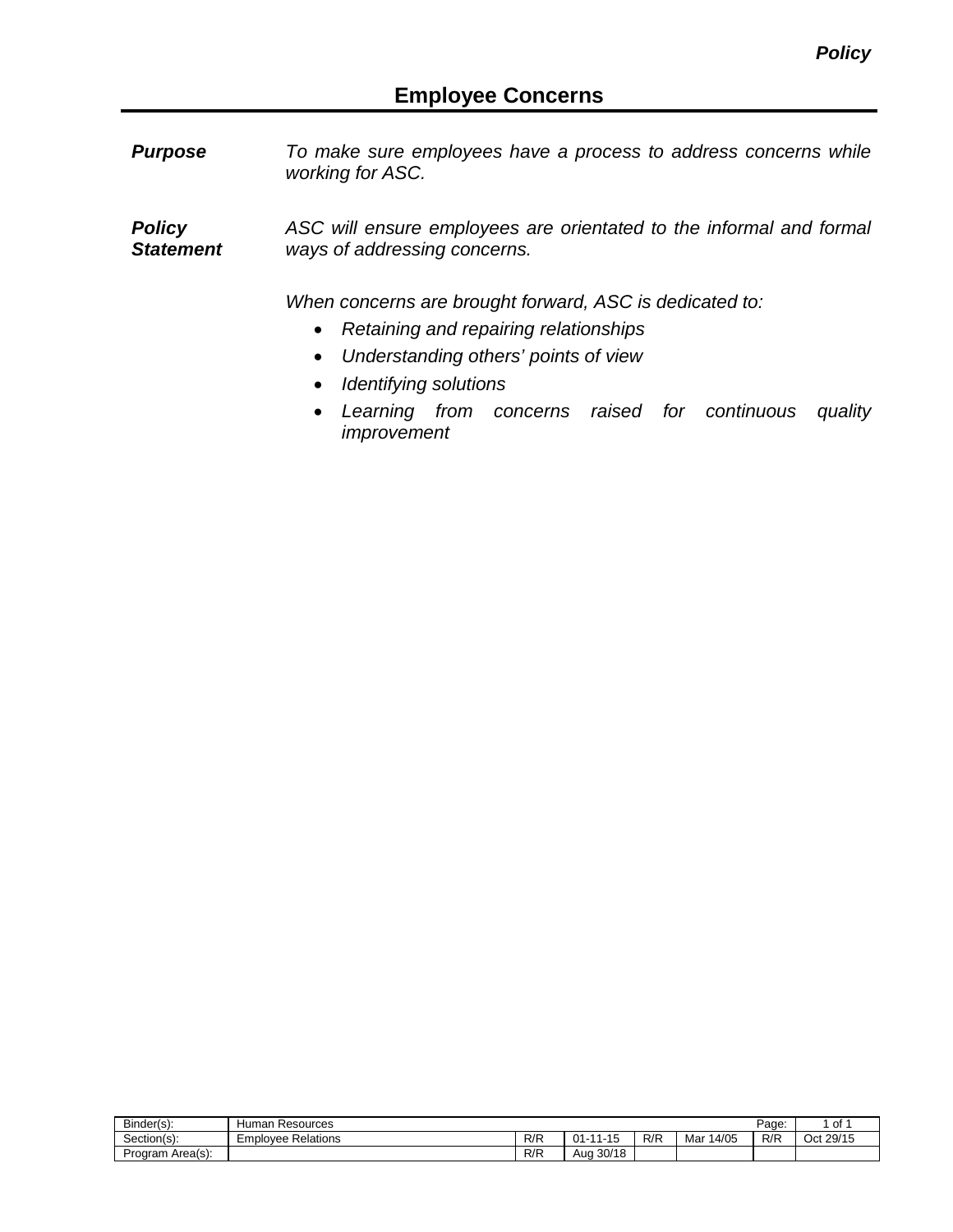When an employee perceives a discrepancy concerning the interpretation, application or violation of ASC policies, or other work related concerns, there is a process to bring these concerns forward.

## **Steps to addressing concerns**

## **Informal**

ASC defines an informal process as a concern that can be addressed and resolved within the employee service area (co-worker, Manager, Coordinator, Program Director)

Ways to address concerns:

• Employees are encouraged to participate in task teams and meetings where changes and improvements can be discussed.

Employees are encouraged to engage in direct and effective communication with involved parties.

- Employees can take their concern to their immediate supervisor.
- If the employee is not comfortable discussing their concern with their immediate supervisor or the employee does not feel they reached resolution, they may informally, bring their concerns to the next level of management, up to and including the area Program Director.

The supervisor engaged in the discussion with the employee will document the relevant information on the Informal Concern Resolution Summary Form.

## **Formal**

ASC defines a formal process as a concern that:

- Did not reach resolution during an informal process;
- Requires additional management or Board involvement in reaching resolution; or
- Involves accessing external advocacy/representation
- 1. Should the employee feel that they have not resolved their concern within their direct service area, they will be directed and supported to bring their concern forward to the Executive Director. This may be done verbally or in writing.

| Binder(s):       | Resources<br>Human    |                    |                               |     |              | Page: | $\sim$ f $\sim$<br>ے ו            |
|------------------|-----------------------|--------------------|-------------------------------|-----|--------------|-------|-----------------------------------|
| Section(s):      | Relations<br>Employee | D/D<br>NN          | $\overline{A}$<br>01-<br>1-10 | R/R | 14/05<br>Mar | R/R   | 22/15<br>∽<br>ገለተ<br>້<br>◡◡<br>. |
| Program Area(s): |                       | ם/ ם<br><b>N/N</b> | 30/18<br>Auc                  |     |              |       |                                   |